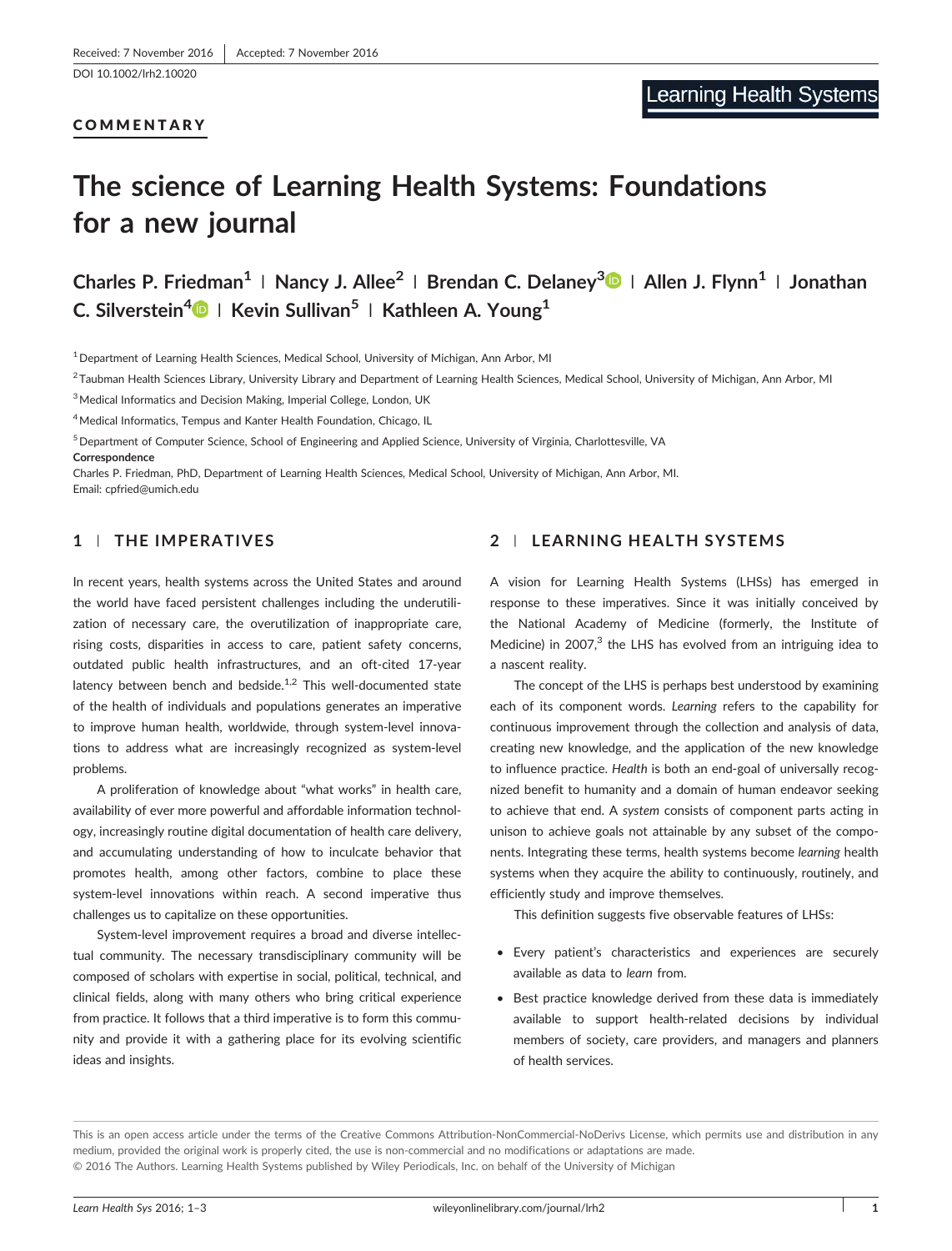- Improvement is continuous through ongoing study addressing multiple health improvement and related goals.
- A socio-technical infrastructure enables this to happen routinely, with a significant level of automation, and with economy of scale.
- Stakeholders within the system view the above activities as part of their culture.

Learning Health Systems can exist at any level of scale: a single organization, organizations within an identified geographic or jurisdictional region, a network of organizations, an entire nation, groups of nations, or the entire world. To the extent that the infrastructures supporting continuous learning are compatible across distinct systems, there is potential to form systems at higher levels of scale through composition of systems at lower levels.

## 3 | A NATIONAL AND INTERNATIONAL MOVEMENT

Learning Health Systems, at varying levels of scale, are appearing across the United States, framed by federal policy affirming the LHS as the pinnacle goal for the next decade.<sup>4</sup> At the organizational level, institutions such as Intermountain Health Care,<sup>5</sup> Kaiser Permanente,<sup>6</sup> and as described in this journal, $^7$  Johns Hopkins University has established the LHS as a goal and have made significant progress toward achieving the characteristics described above. Networks of institutions seeking to achieve significant aspects of LHS capability abound in the United States, including networks funded through PCORI,<sup>8</sup> which are focused on comparative effectiveness research across disease types, disease‐ focused initiatives such as CancerLinQ, $9$  and statewide efforts such as the Michigan Surgical Quality Collaborative.<sup>10</sup> National programs aligned with the LHS include the Precision Medicine Initiative of the National Institutes of Health, $11$  and EvGen from the Food and Drug Administration.<sup>12</sup> These efforts are broadly supported by a series of 18 reports from the US Institute of Medicine dating to  $2007$ ,<sup>13</sup> and by endorsement of a consensus set of LHS Core Values by 105 organizations spanning the health spectrum.<sup>14</sup>

Similar trends are in evidence around the world. The TRANSFoRm project, funded by the European Commission, addressed fundamental problems in developing infrastructure to support continuous learning.<sup>15</sup> TRANSFoRm gave rise to the first"LHS in Europe" meeting in 2015. The European Institute for Innovation through Health Data, described in this journal,<sup>16</sup> reflects the growing LHS movement across the continent. In the United Kingdom, the work of the Farr Institute<sup>17</sup> closely aligns with the LHS. In Asia, a collaboration between the nation of Taiwan and the Tohoku region of Japan is growing infrastructure for an LHS.<sup>18</sup>

#### 4 | A SCIENCE OF LEARNING SYSTEMS

Perhaps of greatest importance is a widely shared vision that achievement of an LHS is an asymptotic goal that will never be fully achieved. The LHS will be shaped and reshaped by new health problems, evolving policies, innovation in health delivery, and behavior, with much of this innovation stimulated by the LHS itself. Moreover, realizing an LHS requires attention to an unprecedented range of deep scientific problems that may require entire new methods and modes of thinking, approaching the status of a new science.

It is possible, but not accurate, to view the achievement of an LHS at any level of scale, as an exercise in construction from a blueprint. This conceptualization belongs to an earlier era. It fails to recognize that the LHS is a new and fundamentally different type of system: a cyber-social system, where

> The system as a whole—not just the digital infrastructure, but also networks of people and institutions—will have to be understood not just as users of a technological infrastructure, but also as parts of the information system itself.<sup>19</sup>

Moreover, it fails to recognize that, as the scale of the LHS increases, its characteristics approach those of an ultra–large‐scale system<sup>20</sup> that exhibits unique characteristics, behaves in ways fundamentally different from systems at smaller scale, and requires new approaches to system conception, design, implementation, orchestration, evolution, certification, and governance.

Workshops sponsored by the Computing Research Association/ Computing Community Consortium held in 2013, 2015, and  $2016^{21}$ have lent credence and shape to both the cyber-social and ultralarge‐scale systemic character of the LHS and have identified many fundamental research questions prerequisite to achieving LHSs at any level of scale, and more specifically to achieving highly functional LHSs that meet, to significant extents, four key requirements identified at the 2013 workshop:<sup>19</sup>

- a system that is trusted and valued by all stakeholders;
- an economically sustainable and governable system;
- an adaptable, self-improving, stable, certifiable, and responsive system;
- a system capable of engendering virtuous cycles of improvement.

These four requirements suggest the range of disciplines—spanning the behavioral, social, information, computing, and mathematical sciences as well as engineering—required to carry out the needed research and development. Transcendent research challenges—for example, achieving a scalable infrastructure to support continuous learning—may require new methods and new modes of thinking that evolve naturally from the admixture of these disciplines.

## 5 | THE JOURNAL

The vision of a different science, and perhaps even a new science, is the foundation for this new journal. This journal seeks to be a virtual space for gathering the diverse community increasingly focused on this science. We, the editors, welcome articles that report research relating to cyber‐social systems as applied to health. The scope of this science is very broad, but its domain can be generally described in relation to the four key functional characteristics of an LHS, as listed just above. The range of methods applicable to investigations within this journal's